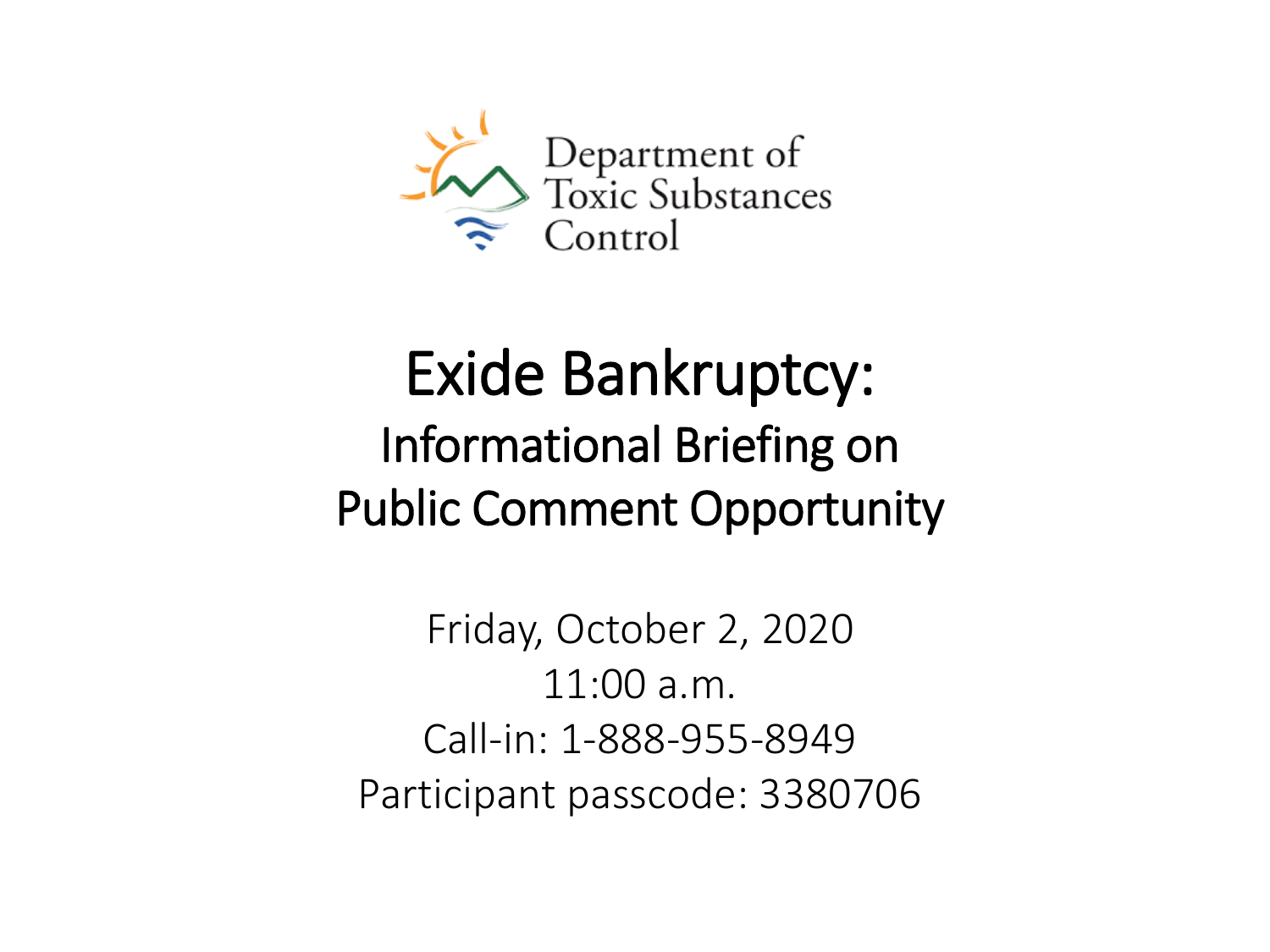## **Overview**

- Exide filed for liquidation bankruptcy earlier this year
- Exide has proposed a bankruptcy Plan that would allow it to abandon the site
- •If this site is abandoned, it will be orphaned with no functional owner capable of securing the site and continuing to clean it up
- Court will consider approving the Plan on October 15
- U.S. DOJ agreed in a settlement agreement with Exide not to oppose abandonment
- U.S. DOJ is taking public comment on the settlement agreement through October 6; public meeting can be requested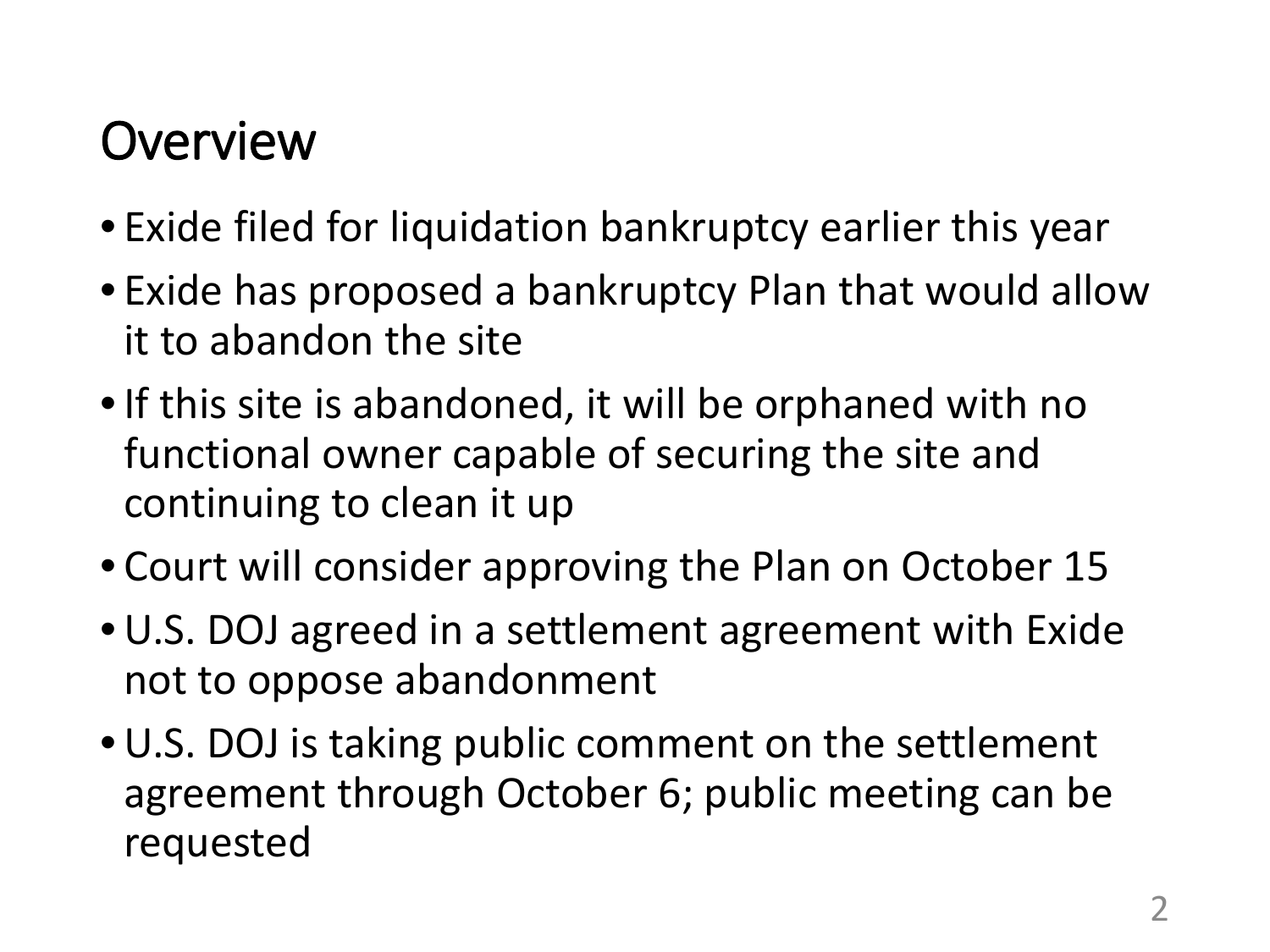## DTSC's Oversight of Exide Closure Phase 1

### Before Closure September 21, 2020



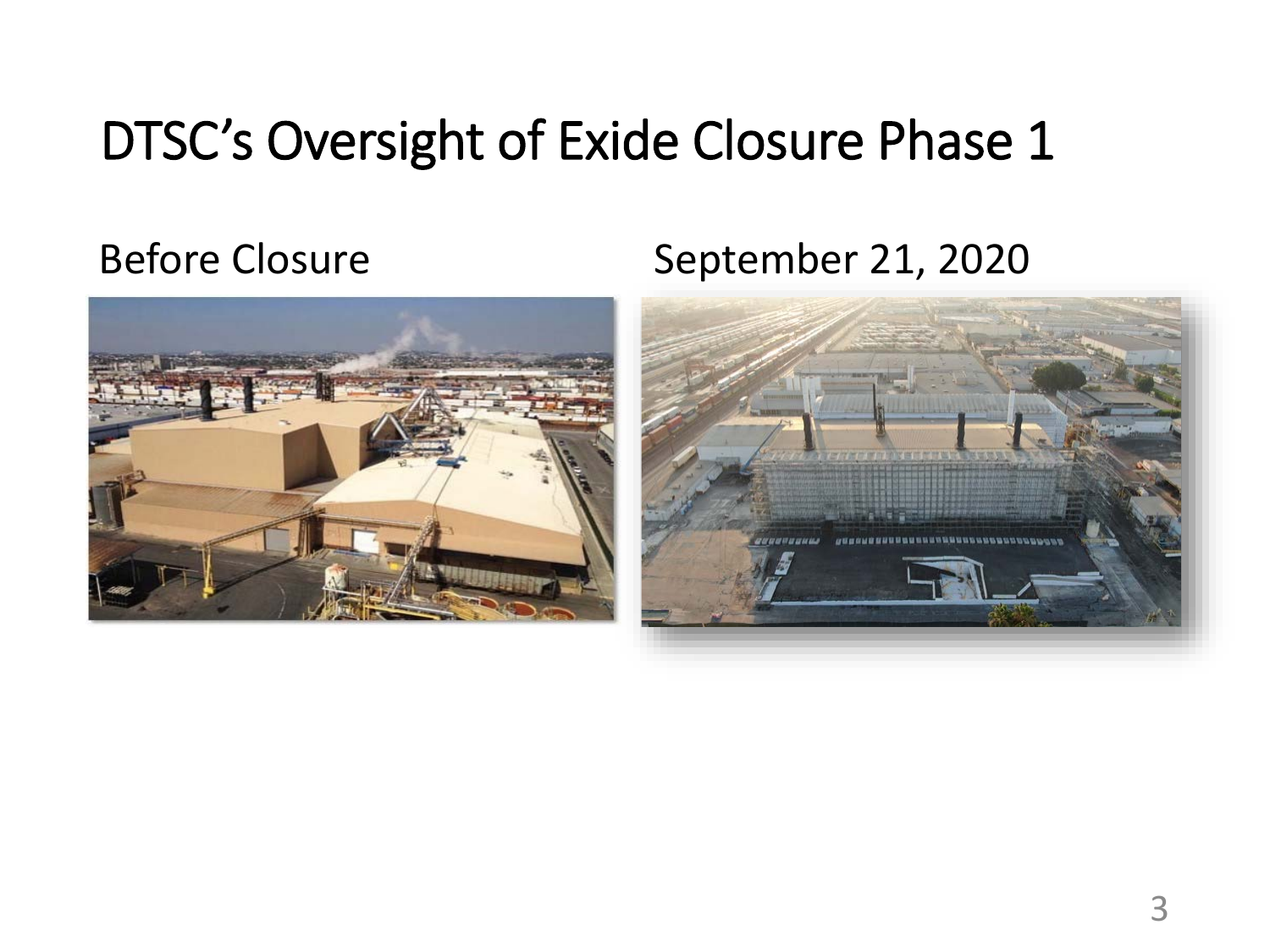## Recent Bankruptcy Timeline

- **May 19, 2020**: Exide filed for Chapter 11 Bankruptcy
- **Sept. 22**: The U.S. Department of Justice (U.S. DOJ) executed a Consent Decree and Settlement Agreement with Exide, which says U.S. DOJ will not oppose abandonment
- **Sept. 25**: U.S. DOJ announced a comment period on the Settlement Agreement
- **Oct. 6:** Public comment period ends
- **Oct. 15**: Exide is seeking the Court's approval of the plan and settlement at a court hearing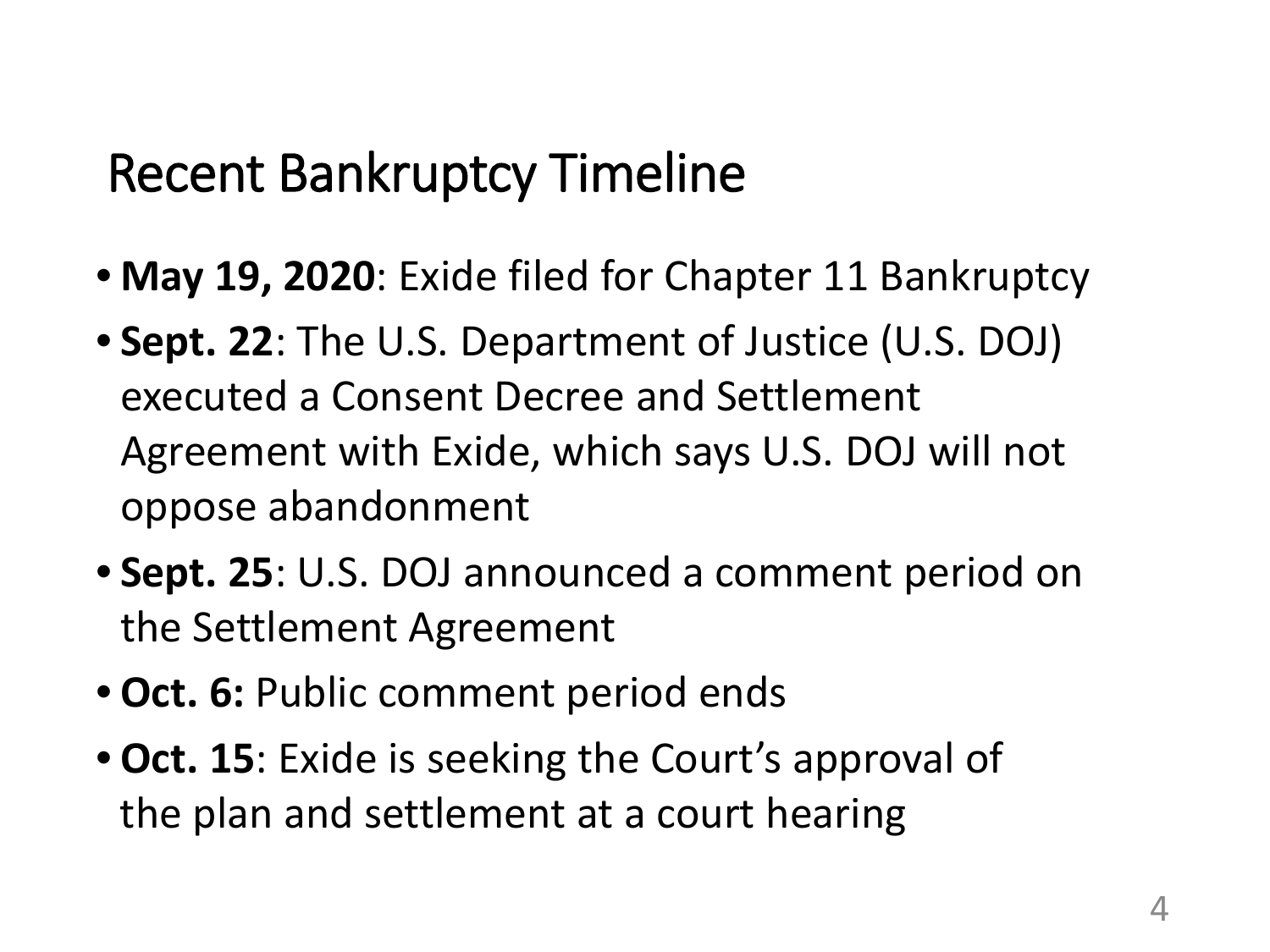## Where Can I Find the Settlement?

• U.S. DOJ website:

[https://www.justice.gov/enrd/consent](https://www.justice.gov/enrd/consent-decree/re-exide-holdings-inc)decree/re-exide-holdings-inc

|                                                   |                        | An official website of the United States government Here's how you know v |             |                            |                |                  |   |
|---------------------------------------------------|------------------------|---------------------------------------------------------------------------|-------------|----------------------------|----------------|------------------|---|
|                                                   | THE UNITED STATES      | DEPARTMENT of JUSTICE                                                     |             |                            |                |                  |   |
|                                                   |                        |                                                                           |             |                            |                | Search this site | Q |
| <b>ABOUT</b>                                      | <b>OUR AGENCY</b>      | <b>PRIORITIES</b>                                                         | <b>NEWS</b> | <b>RESOURCES</b>           | <b>CAREERS</b> | <b>CONTACT</b>   |   |
| Home » Environment and Natural Resources Division |                        |                                                                           |             |                            |                |                  |   |
| <b>Division</b><br>About the Division             |                        | Consent Decree and Settlement Agreement                                   |             |                            |                |                  |   |
| <b>Press Room</b>                                 |                        |                                                                           |             |                            |                |                  |   |
|                                                   | Appendices A - M       |                                                                           |             |                            |                |                  |   |
| ▶ Proposed Consent<br>Decrees                     | Notice of publication  |                                                                           |             |                            |                |                  |   |
| Selected Documents                                | <b>Comment Period:</b> |                                                                           |             |                            |                |                  |   |
|                                                   |                        | $9/25/20 - 10/6/20$                                                       |             |                            |                |                  |   |
| Employment                                        |                        |                                                                           |             |                            |                |                  |   |
| <b>ENRD FOIA</b>                                  |                        |                                                                           |             | Updated September 25, 2020 |                |                  |   |
| Contact the Division                              |                        |                                                                           |             |                            |                |                  |   |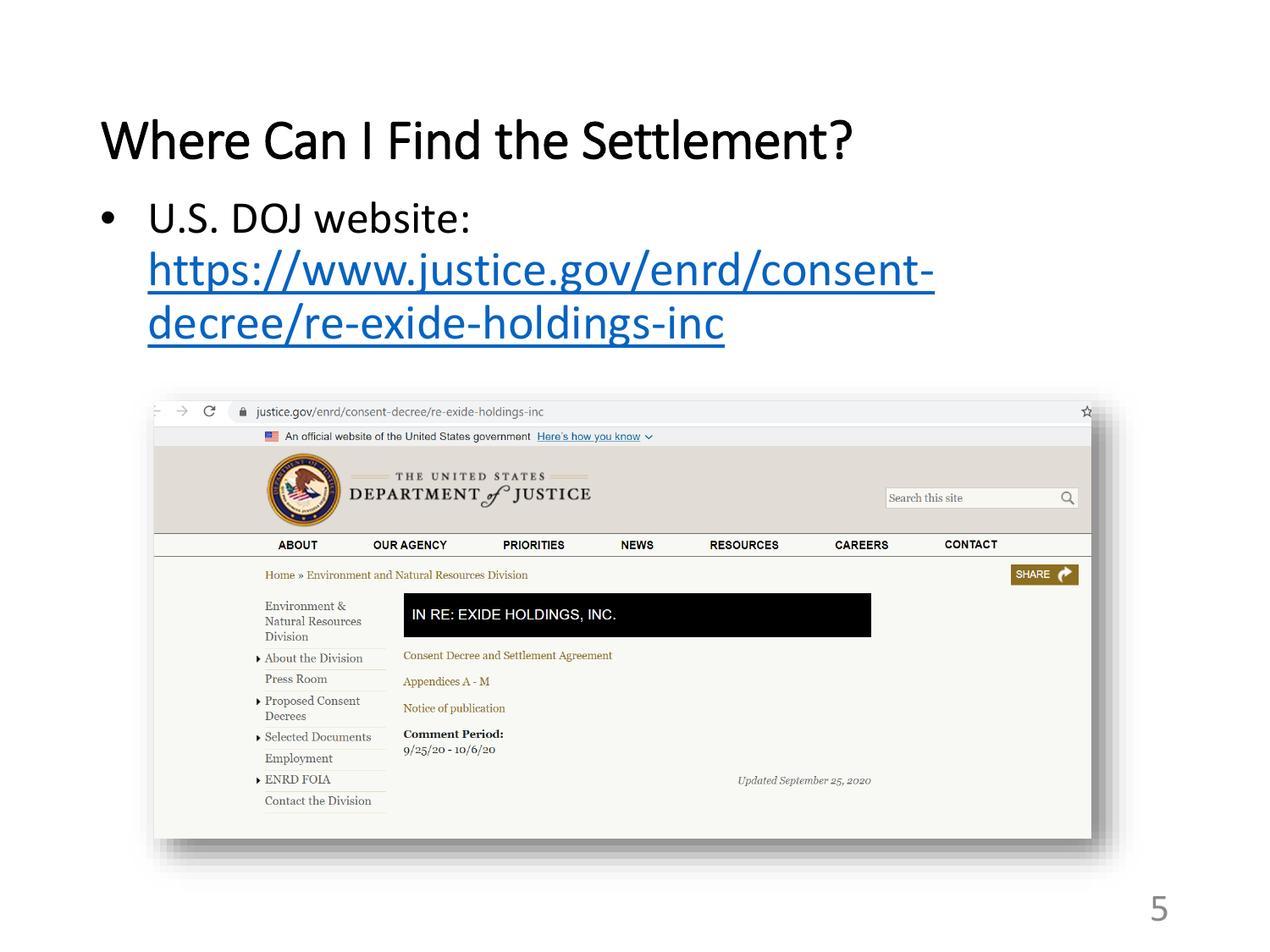## How Can I Submit My Public Comment?

- The U.S. DOJ public comment period ends on October 6
- Send your comment to: pubcomment[ees.enrd@usdoj.gov](mailto:pubcomment-ees.enrd@usdoj.gov)
- Make sure to include in the subject line: In re Exide Holdings, Inc., et al., Case No. 20–11157(CSS), D.J. Ref. No. 90–11–2–07802/8